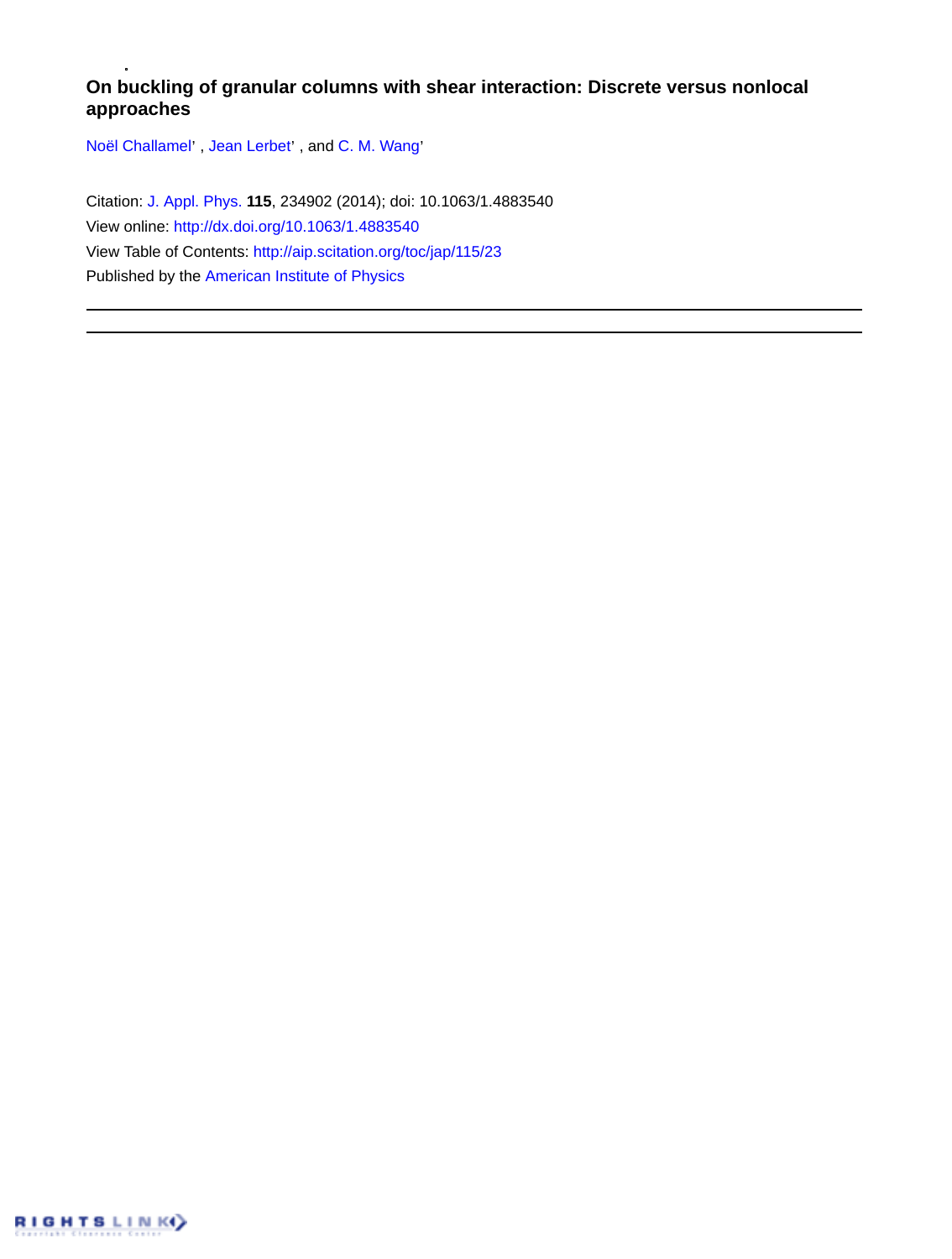

## [On buckling of granular columns with shear interaction: Discrete versus](http://dx.doi.org/10.1063/1.4883540) [nonlocal approaches](http://dx.doi.org/10.1063/1.4883540)

Noël Challamel,  $1, a)$  Jean Lerbet,  $2, b)$  and C. M. Wang  $3, c)$  $^1$ Université de Bretagne Sud, EA 4250, LIMATB, (Laboratoire d'Ingénierie des MATériaux de Bretagne), F-56100 Lorient, France  $^2$ Université d'Evry Val d'Essonne, UFR Sciences et Technologie40, rue du Pelvoux CE 1455, 91020 Evry Courcouronnes Cedex – France  $^3$ Engineering Science Programme and Department of Civil and Environmental Engineering, National University of Singapore, Kent Ridge, Singapore 119260

(Received 25 April 2014; accepted 2 June 2014; published online 16 June 2014)

This paper investigates the macroscopic behaviour of an axially loaded discrete granular system from a stability perspective. The granular system comprises uniform grains that are elastically connected with some bending and shear interactions and confined by some elastic supports. This structural system can then be classified as a discrete repetitive system, a lattice elastic model or a Cosserat chain model. It is shown that this Cosserat chain model is exactly tantamount to the finite difference formulation of a shear-deformable Timoshenko column in interaction with a Winkler foundation. The buckling of the discrete column with pinned ends is first analytically investigated through the resolution of a finite difference equation. The solution is compared to a nonlocal approach derived by continualizing the discrete problem. The approximated Timoshenko nonlocal approach appears to be efficient with respect to the reference lattice problem and highlights some specific scale effects. This scale effect is related to the grain size with respect to the total length of the Cosserat chain. Finally, the paper shows the key role played by the shear interaction in the instabilities of granular structural system, especially when the bending interaction can be neglected. © 2014 AIP Publishing LLC. [\[http://dx.doi.org/10.1063/1.4883540](http://dx.doi.org/10.1063/1.4883540)]

#### I. INTRODUCTION

Granular materials are involved in a large spectrum of engineering applications from pharmaceutical engineering, food engineering to civil engineering. These apparently simple materials are reputed to show extremely complex behaviors with the coexistence of different kinds of macroscopic behavior including both its granular aspect with strong inelastic nonlinear constitutive laws.<sup>[1](#page-7-0)</sup> Among the specificities of its discrete or granular character, the existence of forces chain that may buckle still remains an important sci-entific task to be investigated.<sup>[2,](#page-7-0)[3](#page-8-0)</sup> One can say that structural mechanics has recently found a renewed interest in this small microscopic scale in order to explain some fundamental behaviors especially when analyzing the instability phenomena of hierarchical grain structures along with force chains and force transmission. Most studies in this field focus on numerical investigations of these discrete elastic or inelastic chains by using the so-called Discrete Element Method.<sup>[2,](#page-7-0)[4](#page-8-0)</sup> Hunt *et al.*<sup>[5](#page-8-0)</sup> presented some numerical results for the linearized buckling behaviour of a finite elastic shearbending chain (which can also be labeled as a Cosserat chain). They also investigated the post-buckling behavior with stable and unstable bifurcation branches. The fundamental properties of this finite-size chain are rather difficult to characterize in an exhaustive way within these numerical

**RIGHTSLINK** 

0021-8979/2014/115(23)/234902/8/\$30.00 115, 234902-1 © 2014 AIP Publishing LLC

performance and a complementary approach that should be able to link the discrete problem with an enriched continuum model would certainly be decisive in forming a better understanding of the main phenomena in granular instabilities.

In this paper, we show that the buckling of a discrete shear deformable column can be investigated analytically; thereby leading to a more tractable parametric sensitivity study. Pasternak and Mühlhaus<sup>6</sup> also presented some analytical results for the bending of a finite size discrete shear system, and highlighted the link with nonlocal elastic media. Luongo and Zulli<sup> $\prime$ </sup> studied the dynamics of a finite size discrete shear system for specific applications in the vibrations of shear buildings. They obtained the exact solution of the natural frequencies of the equivalent lattice shear system. More recently, Zhang et  $al^8$  $al^8$  or Duan et  $al^9$  $al^9$  obtained some analytical results for the buckling and the vibrations of discrete shear repetitive systems. They show the link between discrete shear systems and nonlocal Timoshenko continuous theories for beam-like structures. These results can be viewed as the generalization of discrete bending systems, as already characterized in bending, vibrations and buckling.<sup>[10](#page-8-0)–[13](#page-8-0)</sup> Discrete or finite-size microstructured systems are shown to behave as nonlocal structural systems, thus explaining the specific scale effect that may be predominant for micro and nanostructures. The equivalent nonlocality may be classified for these systems as an Eringen's type non-locality<sup>[14](#page-8-0)</sup> with a single additional length scale. As we will see in this paper, the same phenomenon may control the instability phenomenon in granular chains.

a)E-mail: [noel.challamel@univ-ubs.fr](mailto:noel.challamel@univ-ubs.fr).

b)Email: [jean.lerbet@ibisc.univ-evry.fr.](mailto:jean.lerbet@ibisc.univ-evry.fr)

<sup>&</sup>lt;sup>c)</sup>E-mail: [ceewcm@nus.edu.sg](mailto:ceewcm@nus.edu.sg).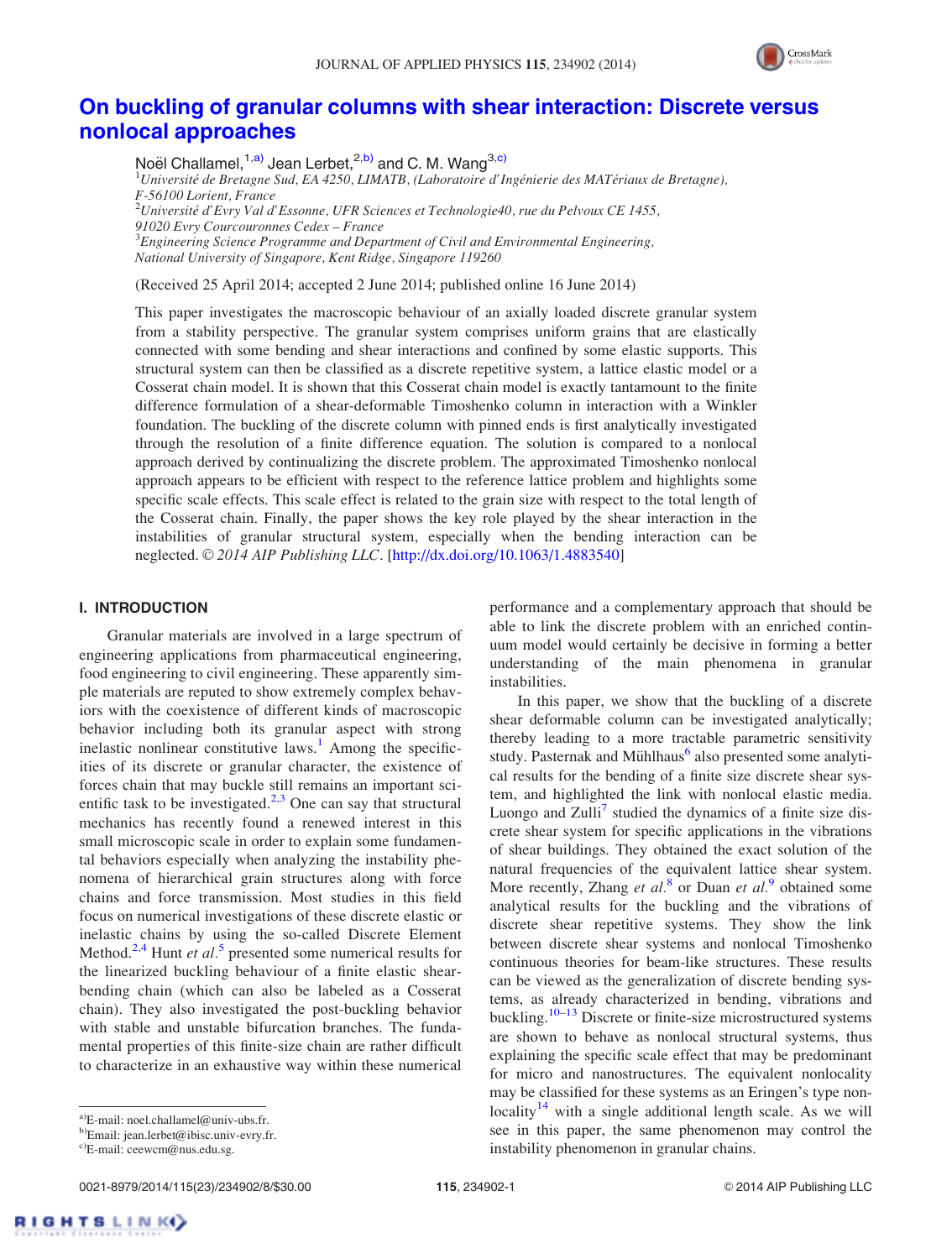

<span id="page-2-0"></span>

FIG. 1. A discrete shear granular chain composed of  $n$  grains of diameter  $a$ ;  $L = n \times a$ 

This paper investigates the macroscopic behaviour of a granular system from a stability perspective. The granular system is composed of uniform grains that are elastically connected. This structural system can then be classified as a discrete repetitive system or a lattice model, as introduced by Born and von Kármán in 1912 for infinite axial chain.<sup>[15](#page-8-0)</sup> The discrete bending chain is generally referred to the Hencky chain model,  $^{16}$  which can be generalized, as investigated in this paper, considering both shear and bending interaction between each cell. In fact, the granular system considered herein comprises two independent degrees of freedom (i.e., the displacement and the rotation), which can then be regarded as a Cosserat-type chain.<sup>[6,17](#page-8-0)</sup> Its beam continuum analogy is the Timoshenko model. $18,19$  $18,19$  $18,19$  It can be shown that the one dimensional shear and rotational lattice model considered by Ostoja-Starzewski<sup>[20](#page-8-0)</sup> is also exactly the microstructured Timoshenko model that we considered in our paper (see also recently Ref. [21](#page-8-0) for the vibrations of Timoshenko beam elements analyses by a lattice shear system). As a consequence, the physical system considered herein is a granular chain, but this lattice model can be also referred to a Cosserat chain or a discrete Timoshenko structural system. This structural system can also be considered as a one-dimensional micropolar system.

### II. SHEAR GRANULAR SYSTEM—A DISCRETE APPROACH

Consider the microstrutured granular chain comprising *n* rigid grains (whose diameter  $a = L/n$ ) that are connected by  $n + 1$  rotational and shear springs (see Figure 1). This discrete grain column is subjected to a compressive axial load P. The problem at hand is to determine the buckling load of this discrete shear system for archetypal boundary conditions such as simply supported ends.

At each node i, there are two degrees of freedom, representing the nodal transverse displacement  $w_i$  of grain i (measured at the left-hand side of the connection between the grain i and the grain  $i + 1$ ) and nodal rotation  $\theta_i$  of grain i. The grain i is connected with the grain  $i + 1$  at the node i as shown in Figure 2. A linearized buckling analysis will be presented based on energy arguments.

The strain energy function due to deformed rotational springs (bending term) is given as

$$
V_b = \sum_{i=1}^{n-1} \frac{1}{2} C (\theta_{i+1} - \theta_i)^2, \tag{1}
$$

where  $C = \frac{nEI}{L} = \frac{EI}{a}$  and  $L = na$ . The quantity *n* is the number of grains (or discrete elements), a is the diameter of





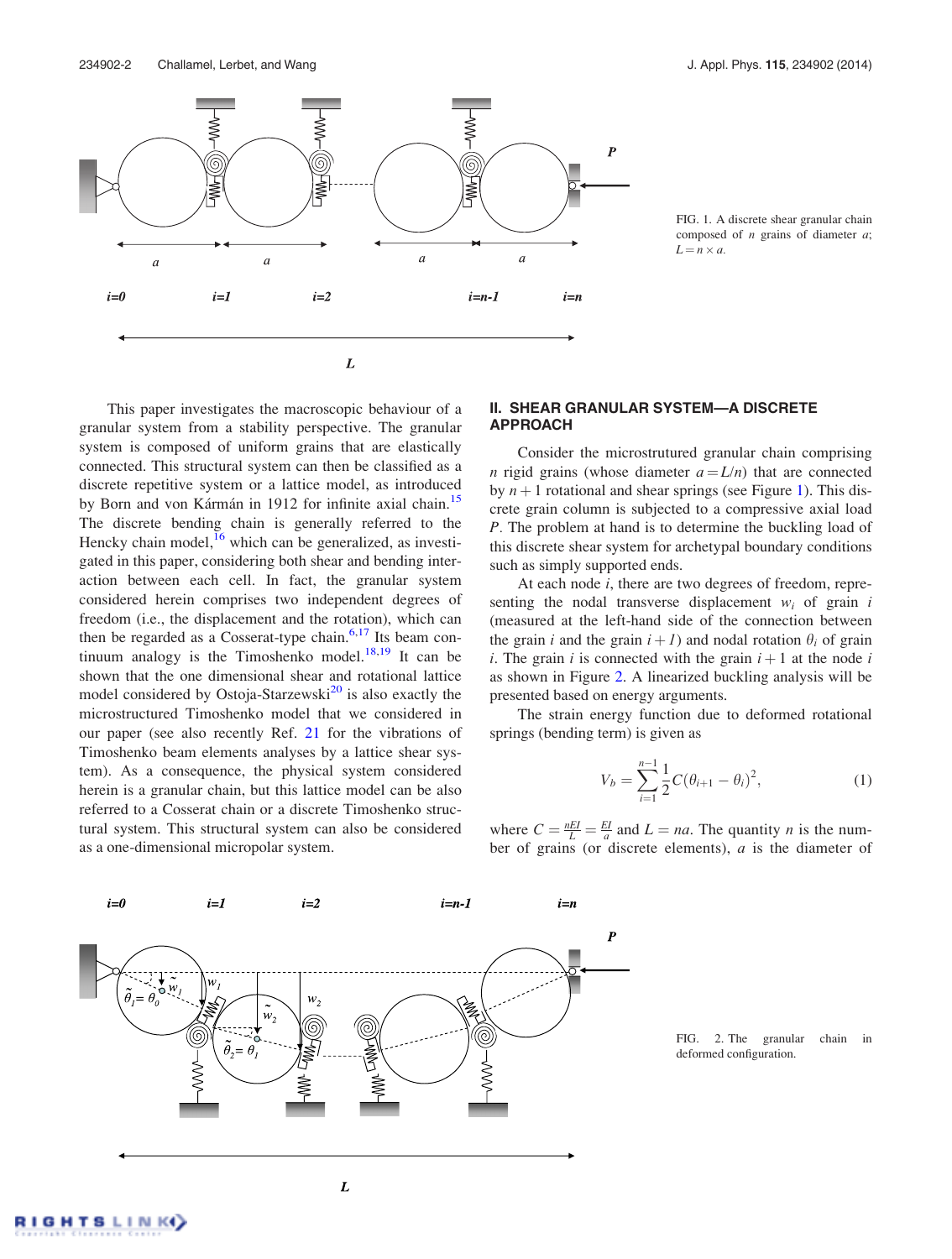<span id="page-3-0"></span>each grain and  $L$  is the total length of the granular column.  $C$  is the rotational stiffness located at the connection between each grain. This discrete stiffness can be expressed with respect to the bending stiffness  $EI$  of the equivalent beam.

The strain energy function due to deformed shear spring (shear term) is given by

$$
V_s = \sum_{i=1}^{n-1} \frac{1}{2} S(w_{i+1} - w_i - a\theta_i)^2, \tag{2}
$$

where  $S = \frac{n \kappa G A}{L} = \frac{\kappa G A}{a}$ , S is the shear stiffness which can be expressed with respect to the shear stiffness  $\kappa GA$  of the equivalent beam.

In the present formulation, the kinematics variables are measured at nodes i located at the connexion between each grain. If instead, the kinematics variables would have been defined with respect to the center of each grain, one would obtain for the energy of the deformed shear spring (see also Ref.  $6$ :

$$
V_s = \sum_{i=1}^{n-1} \frac{1}{2} S \left( \tilde{w}_{i+1} - \tilde{w}_i - a \frac{\tilde{\theta}_i + \tilde{\theta}_{i+1}}{2} \right)^2, \quad (3)
$$

where  $\tilde{w}_i$  now denotes the deflection of the center of the i-th grain, and  $\hat{\theta}_i$  the rotation of the center of the i-th grain. The relation between both equivalent models is obtained from:

$$
\tilde{w}_i = w_i - \frac{a}{2}\tilde{\theta}_i \quad \text{and} \quad \tilde{\theta}_i = \theta_{i-1} \,. \tag{4}
$$

With this change of variable (see also the geometrical interpretation of Figure [2](#page-2-0)), the energy function of the deformed shear spring given in Eq. (2) is equivalent to the one given in Eq. (3). In the sequel, one will keep the notation of Eq. (2), as conformed to the lattice equations of lat-tice shear systems.<sup>[8,9,20](#page-8-0)</sup>

For granular applications, the shear energy term is probably predominant compared to the bending term, as the rotational link can be probably neglected. An asymptotic expansion will be performed at the end of the paper, for specific applications to shear granular phenomena. The elastic energy in the discrete elastic support (discrete Winkler foundation<sup>22</sup>) is given by

$$
V_{Winkler} = \sum_{i=1}^{n-1} \frac{1}{2} K w_i^2,
$$
 (5)

where  $K = ka$  is the discrete stiffness of the elastic support.

The work done by the compressive axial load on the discrete shear column is given by:

$$
W = \frac{1}{2} \sum_{i=1}^{n-1} Pa \left( \frac{w_{i+1} - w_i}{a} \right)^2.
$$
 (6)

Therefore, the total potential energy function can be expressed as

$$
\Pi = \frac{1}{2} \sum_{i=1}^{n-1} C(\theta_{i+1} - \theta_i)^2 + \frac{1}{2} \sum_{i=1}^{n-1} S(w_{i+1} - w_i - a\theta_i)^2
$$
  
+ 
$$
\frac{1}{2} \sum_{i=1}^{n-1} K w_i^2 - \frac{1}{2} \sum_{i=1}^{n-1} Pa \left(\frac{w_{i+1} - w_i}{a}\right)^2.
$$
 (7)

The Euler-Lagrange equations based on the energy function in Eq.  $(7)$  are

$$
\kappa GA\left(\frac{w_{i+1} - w_i}{a} - \theta_i\right) + EI\frac{\theta_{i+1} - 2\theta_i + \theta_{i-1}}{a^2} = 0, \quad (8a)
$$

$$
\kappa GA\left(\frac{w_{i+1} - 2w_i + w_{i-1}}{a^2} - \frac{\theta_i - \theta_{i-1}}{a}\right)
$$

$$
-P\frac{w_{i+1} - 2w_i + w_{i-1}}{a^2} - kw_i = 0. \quad (8b)
$$

One recognizes the finite difference equation for the buckling problem of a Timoshenko continuous column on Winkler foundation which is governed by the following ordinary differential equations:

$$
\kappa GA(w' - \theta) + EI\theta'' = 0,\t(9a)
$$

$$
\kappa GA(w'' - \theta') - Pw'' - kw = 0. \tag{9b}
$$

Returning to the discrete system Eq. (8), it is possible to extract the finite rotation  $\theta_i$ , from:

$$
EI \frac{\theta_{i+1} - 3\theta_i + 3\theta_{i-1} - \theta_{i-2}}{a^3} + P \frac{w_{i+1} - 2w_i + w_{i-1}}{a^2} + kw_i = 0.
$$
 (10)

The fourth-order finite difference equation is then obtained for the deflection:

$$
\left( EI - P \frac{EI}{\kappa GA} \right) \frac{w_{i+2} - 4w_{i+1} + 6w_i - 4w_{i-1} + w_{i-2}}{a^4} + \left( P - k \frac{EI}{\kappa GA} \right) \frac{w_{i+1} - 2w_i + w_{i-1}}{a^2} + kw_i = 0.
$$
 (11)

Equation  $(11)$  is the finite difference equation of the Timoshenko beam model in interaction with a Winkler foundation, and is governed by the following "local" differential equation:

$$
\left( EI - P \frac{EI}{\kappa GA} \right) w^{(4)} + \left( P - k \frac{EI}{\kappa GA} \right) w'' + kw = 0. \quad (12)
$$

By introducing the following dimensionless parameters,

$$
\beta = \frac{PL^2}{EI}, \quad k^* = \frac{kL^4}{EI} \quad \text{and} \quad s^2 = \frac{EI}{\kappa GAL^2}, \qquad (13)
$$

the fourth-order finite difference equation may be rewritten as

$$
w_{i+2} - 4w_{i+1} + 6w_i - 4w_{i-1} + w_{i-2} + \frac{1}{n^2} \frac{\beta - k^* s^2}{1 - \beta s^2}
$$
  
 
$$
\times (w_{i+1} - 2w_i + w_{i-1}) + \frac{1}{n^4} \frac{k^*}{1 - \beta s^2} w_i = 0.
$$
 (14)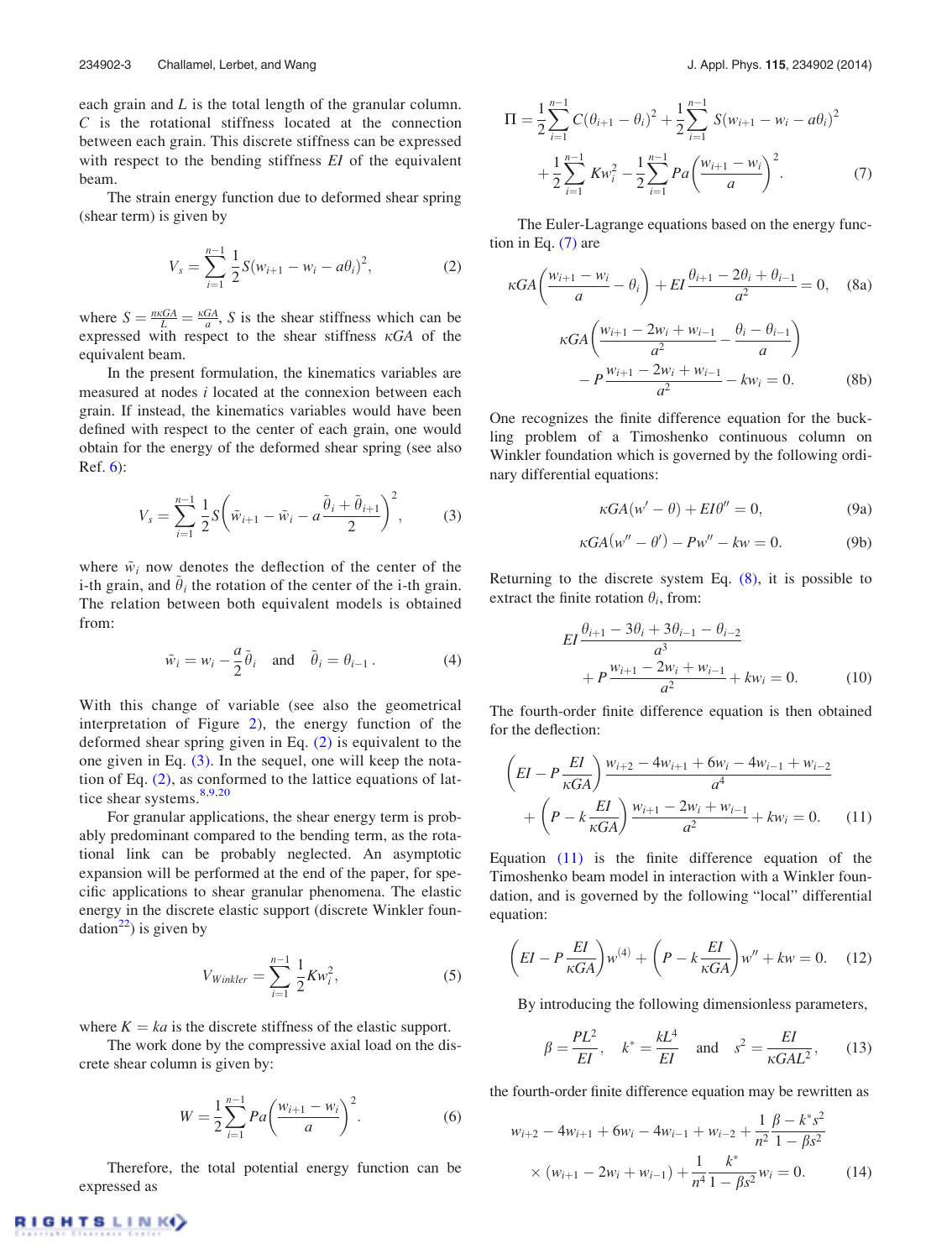<span id="page-4-0"></span>The buckling mode can be obtained from  $w_i = B\lambda^i$ , which by substitution into Eq. [\(14\)](#page-3-0) leads to the characteristic equation:

$$
\left(\frac{1}{\lambda} + \lambda\right)^2 + \left(\frac{1}{\lambda} + \lambda\right)\left(-4 + \frac{1}{n^2}\frac{\beta - k^*s^2}{1 - \beta s^2}\right) + 4 - \frac{2}{n^2}\frac{\beta - k^*s^2}{1 - \beta s^2} + \frac{1}{n^4}\frac{k^*}{1 - \beta s^2} = 0.
$$
 (15)

$$
\lambda_{1,2} = \cos \varphi \pm j \sin \varphi \quad \text{and} \quad
$$

The characteristic equation admits four solutions obtained from the second-order polynomial equation:

$$
\frac{1}{\lambda} + \lambda = 2 - \frac{1}{2n^2} \frac{\beta - k^* s^2}{1 - \beta s^2} \pm \frac{1}{2n^2}
$$

$$
\times \frac{\sqrt{(\beta - k^* s^2)^2 - 4k^* (1 - \beta s^2)}}{1 - \beta s^2}.
$$
(16)

These solutions may be expressed in the following form:

$$
\lambda_{3,4} = 2 - \frac{1}{2n^2} \frac{\beta - k^* s^2}{1 - \beta s^2} - \cos \varphi \pm \sqrt{\left(2 - \frac{1}{2n^2} \frac{\beta - k^* s^2}{1 - \beta s^2} - \cos \varphi\right)^2 - 1} \quad \text{with}
$$
\n
$$
\varphi = \arccos\left(1 - \frac{1}{4n^2} \frac{\beta - k^* s^2}{1 - \beta s^2} - \frac{1}{2n^2} \sqrt{\left(\frac{\beta - k^* s^2}{2(1 - \beta s^2)}\right)^2 - \frac{k^*}{1 - \beta s^2}}\right),\tag{17}
$$

Г

where  $j^2 = -1$ . The buckling mode for the case of pinned ends is obtained from the trigonometric-based solution related to the first roots  $\lambda_{1,2}$ , which are associated with the non-trivial condition:

$$
\sin(n\varphi) = 0 \quad \Rightarrow \quad \varphi = \frac{p\pi}{n}, \tag{18}
$$

where  $p$  is the mode number (natural number) which depends on the dimensionless confinement modulus  $k^*$ .

We finally obtain the buckling load of the discrete system as

$$
\cos\left(\frac{p\pi}{n}\right) = 1 - \frac{1}{4n^2} \frac{\beta - k^* s^2}{1 - \beta s^2} - \frac{1}{2n^2} \sqrt{\left(\frac{\beta - k^* s^2}{2(1 - \beta s^2)}\right)^2 - \frac{k^*}{1 - \beta s^2}}.
$$
 (19)

The dimensionless buckling load  $\beta$  can be extracted from this last equation, which leads to

$$
\beta_n = \min_{p} \left\{ \frac{16n^4 \sin^4\left(\frac{p\pi}{2n}\right) + k^* \left[1 + 4s^2 n^2 \sin^2\left(\frac{p\pi}{2n}\right)\right]}{4n^2 \sin^2\left(\frac{p\pi}{2n}\right) + 16s^2 n^4 \sin^4\left(\frac{p\pi}{2n}\right)} \right\}.
$$
\n(20)

In the absence of the Winkler foundation, i.e., for  $k^* = 0$ , the buckling load of the discrete granular column is simplified and is calculated from the fundamental mode  $p = 1$ :

$$
\beta_n = \frac{4n^2 \sin^2\left(\frac{\pi}{2n}\right)}{1 + 4s^2 n^2 \sin^2\left(\frac{\pi}{2n}\right)}.
$$
\n(21)

The above mentioned solution has been reported by Zhang et al. for the buckling of discrete shear deformable columns with pinned ends. $8$  An asymptotic expansion of this last buckling value (without any additional Winkler foundation) with respect to the number of grains furnishes

$$
\beta_n = \frac{\pi^2}{1 + \pi^2 s^2} \left[ 1 - \frac{\pi^2}{12n^2(1 + \pi^2 s^2)} \right] + o\left(\frac{1}{n^4}\right). \tag{22}
$$

One recognizes in the first term the buckling value of the "local" Engesser's column<sup>[23,24](#page-8-0)</sup> which is valid for a sufficiently large number of grains:

$$
\lim_{n \to \infty} \beta_n = \frac{\pi^2}{1 + \pi^2 s^2}.
$$
\n(23)

The effect of additional lateral elastic constraint on the buckling load of the "local" shear Timoshenko column is obtained directly from Eq. (20) for a sufficiently large number of grains:

$$
\lim_{n \to \infty} \beta_n = \min_p \left\{ \frac{p^2 \pi^2}{1 + s^2 p^2 \pi^2} + \frac{k^*}{p^2 \pi^2} \right\}.
$$
 (24)

It is easy to check that this formulae leads to the usual buckling load of the Euler-Bernoulli column on Winkler model in case of negligible shear effects  $s^2 = 0$  (see, for instance, Refs. [24–31](#page-8-0) for the Winkler problem). This buckling load is also the one obtained by Cheng and Pantelides $32$  or Wang et  $al^{33}$  $al^{33}$  $al^{33}$  for Engesser Timoshenko column on Winkler foundation, when the effect of transverse shear deformation is included.

Figure [3](#page-5-0) shows the effect of the number of grains on the dimensionless buckling load for a shear inextensible column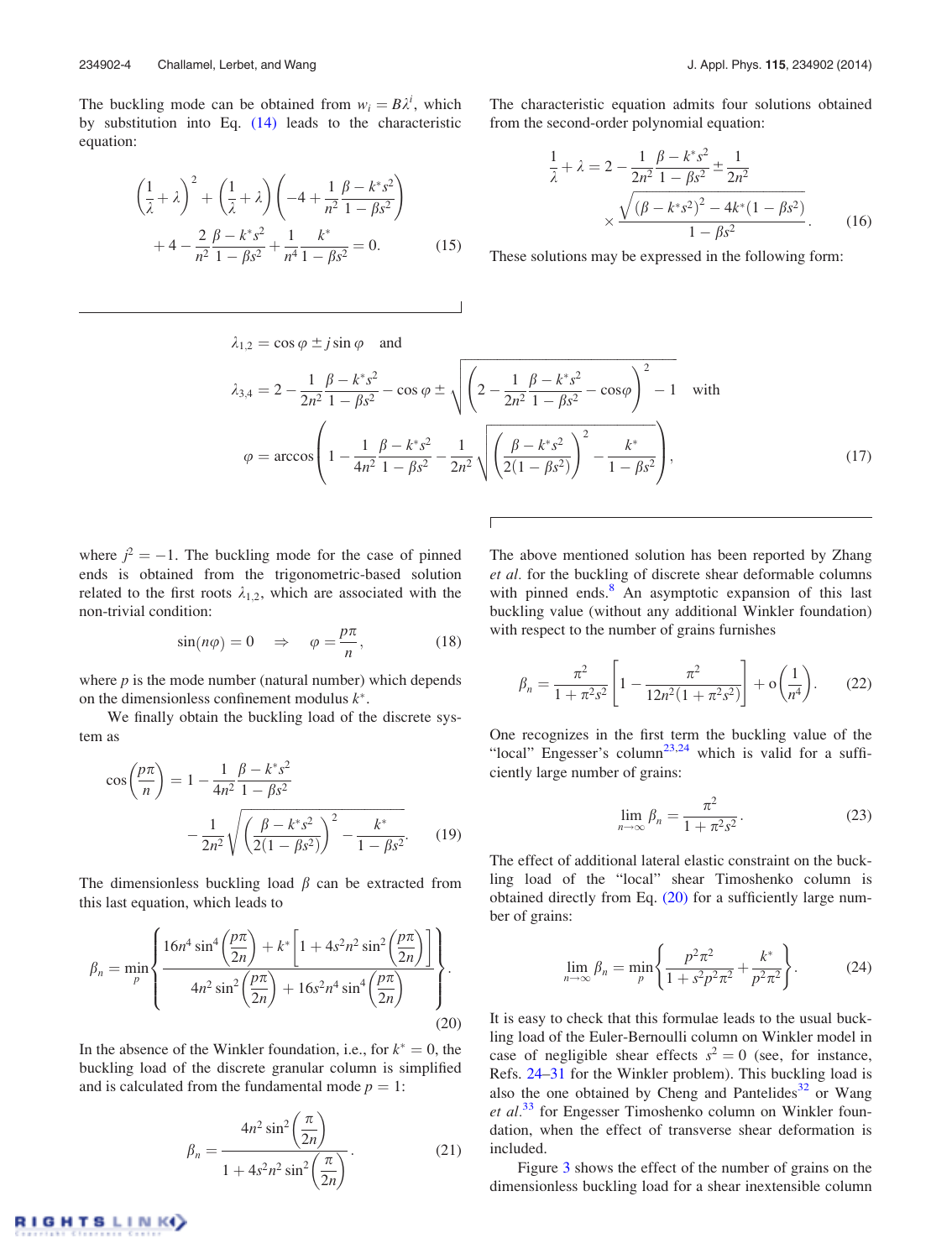<span id="page-5-0"></span>

FIG. 3. Effect of number of grains *n* on dimensionless buckling load  $\beta$  of shear granular column;  $n = 6$ ; Scale effect induced by size ratio between diameter a of the grain with respect to total length of column L;  $s^2 = 0$ .

 $\kappa GA \rightarrow \infty$  or  $s^2 \rightarrow 0$  (discrete system with bending interaction only). The finite dimensional problem may have a lower buckling load than its continuous "local" counterpart; a property that has been already analysed for other discrete systems that are modelled within nonlocal elasticity (see, for instance, Ref. [12\)](#page-8-0). However, it is also observed that the finite dimensional system may have a larger buckling load than its continuous "local" counterpart, for some specific modulus of the stiffness restraints. The shear granular column clearly exhibits some scale effects, as the buckling diagram is affected by the number of grains, as opposite to the so-called "local" solution.

The pure shear discrete system (bending inextensible column) has been also investigated from Eq. [\(20\)](#page-4-0) which can be asymptotically expanded as:

$$
\beta_{shear} = \lim_{s \to \infty} \beta_n = \min_{p} \left\{ \frac{k^*}{4n^2 \sin^2 \left(\frac{p\pi}{2n}\right)} \right\}.
$$
 (25)

For the "local" continuous case, it is found that the buckling load of the continuous shear column can be neglected, which means that this shear configuration cannot be stable (no elastic stability domain):

$$
\lim_{n \to \infty} \beta_{shear} = \min_{p} \left\{ \frac{k^*}{p^2 \pi^2} \right\} = 0.
$$
 (26)

However, the remarkable result is that this fundamental property is no longer true for the finite dimensional system. For the finite shear system, the buckling load can be calculated from

$$
\beta_{shear} = \min_{p} \left\{ \frac{k^*}{4n^2 \sin^2 \left(\frac{p\pi}{2n}\right)} \right\} = \frac{k^*}{4n^2}.
$$
 (27)

Hence, we have solved a kind of paradox, where the continuous shear system cannot buckle (with a negligible shear stability domain), whereas the discrete shear system may present some specific structural instabilities above a critical



FIG. 4. Discrete shear column may buckle whereas continuous column (for  $n \rightarrow \infty$ ) may not;  $\frac{4P}{kL^2} = \frac{4}{k^*} + \frac{1}{n^2}$ ;  $\hat{k}^* = \frac{kL^2}{\kappa GA} = 100$ .

value of the axial load. This apparent paradox is clearly explained in Figure 4.

### III. SHEAR GRANULAR SYSTEM—A NONLOCAL APPROACH

The discrete two-field equations are extended to an equivalent continuum via a continualization method. The following relation between the discrete and the equivalent continuous system  $w_i = w(x = ia)$  holds for a sufficiently smooth deflection function as:

$$
w(x+a) = \sum_{k=0}^{\infty} \frac{a^k \partial_x^k}{k!} w(x) = e^{a \partial_x^k} w(x) \quad \text{with} \quad \partial_x = \frac{\partial}{\partial x}. \tag{28}
$$

The discrete equations [\(11\)](#page-3-0) are now continualized from this asymptotic expansion:

$$
\left( EI - P \frac{EI}{\kappa GA} \right) \partial_x^4 w + \left( P - k \frac{EI}{\kappa GA} \right) \left( 1 - \frac{a^2}{12} \partial_x^2 \right) \times \partial_x^2 w + k \left( 1 - \frac{a^2}{6} \partial_x^2 \right) w + o(a^4) = 0.
$$
 (29)

The fourth-order differential equation can be re-expressed in the following way, where the fourth-order truncation in the asymptotic expansion is now omitted:

$$
\left[EI\left(1-\frac{P}{\kappa GA}\right)-l_c^2\left(P-\frac{kEI}{\kappa GA}\right)\right]w^{(4)} + \left(P-k\frac{EI}{\kappa GA}-2kl_c^2\right)w'' + kw = 0 \text{ with } l_c^2 = \frac{a^2}{12}.
$$
\n(30)

The nonlocal continualized solution of Zhang *et al.*<sup>[8](#page-8-0)</sup> is recovered in the absence of the Winkler foundation, i.e.,

$$
k = 0 \Rightarrow \left[ EI \left( 1 - \frac{P}{\kappa GA} \right) - Pl_c^2 \right] w^{(4)}
$$
  
+  $P w'' = 0$  with  $l_c^2 = \frac{a^2}{12}$ . (31)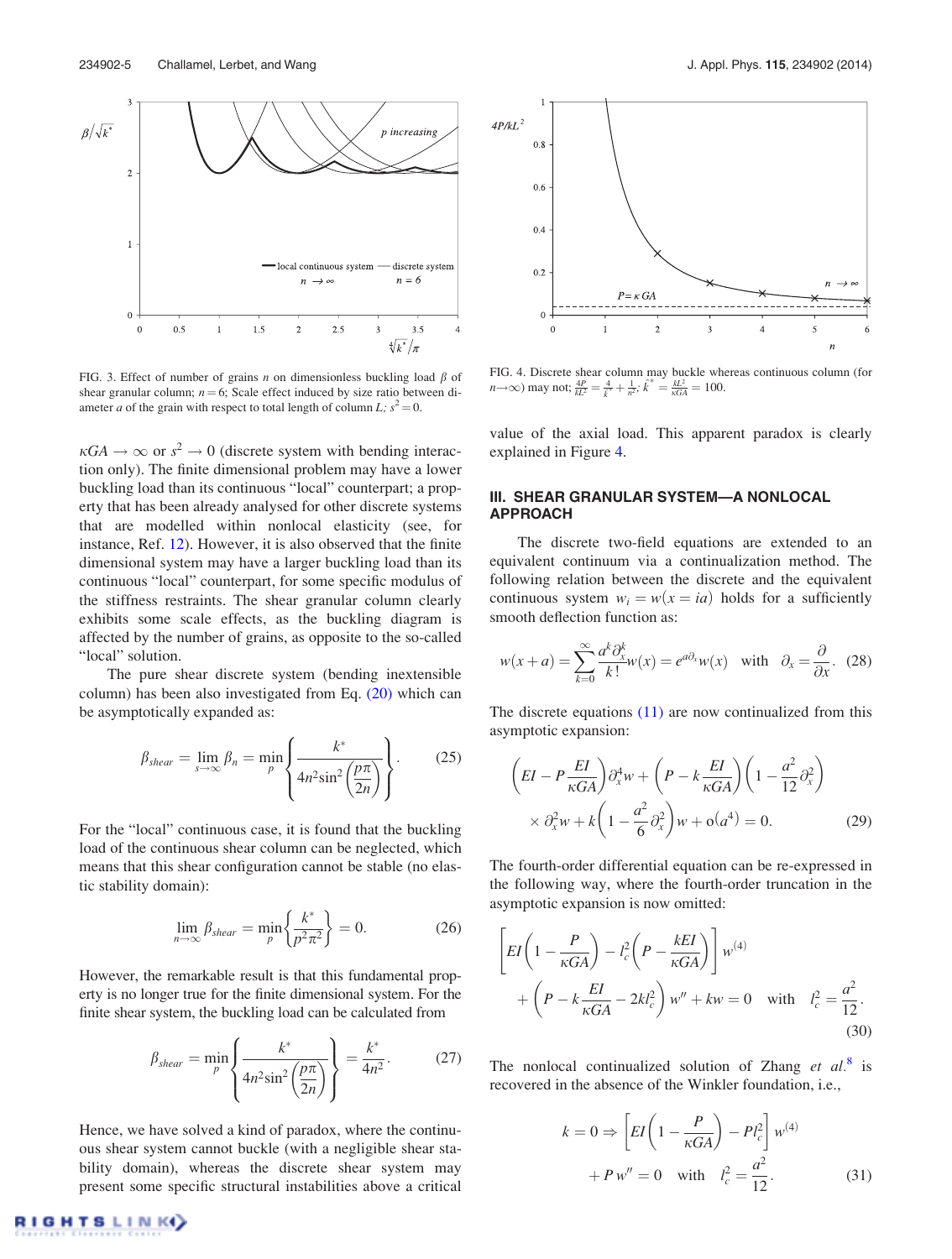<span id="page-6-0"></span>In this last case, the equations are the same as the ones of a nonlocal Timoshenko column based on Eringen's nonlocality and obtained from the nonlocal constitutive law:

$$
M - lc2M'' = EI\theta' \text{ and } V = \kappa GA(w' - \theta).
$$
 (32)

Note that the nonlocality here affects the bending part of the constitutive law and not the shear part. $34$  The equilibrium equations are not affected by some nonlocal terms here:

$$
M' + V = 0
$$
 and  $-V' + Pw'' = 0.$  (33)

It can be shown that Eqs.  $(32)$  and  $(33)$  lead to the continualized differential equations Eq. [\(31\)](#page-5-0) of the shear discrete Timoshenko column (as already shown by Zhang et  $al$ .<sup>[8](#page-8-0)</sup>). The fully coupled nonlocal shear beam model considered by Reddy and  $Pang<sup>35</sup>$  $Pang<sup>35</sup>$  $Pang<sup>35</sup>$  and based on:

$$
M - l_c^2 M'' = EI\theta' \quad \text{and} \quad V - l_c^2 V'' = \kappa GA(w' - \theta) \quad (34)
$$

would lead to a slightly different differential equation:

$$
EI\frac{Pl_c^2}{\kappa GA}w^{(6)} + \left[EI\left(1 - \frac{P}{\kappa GA}\right) - Pl_c^2\right]w^{(4)} + Pw'' = 0,
$$
\n(35)

where the sixth-order term is not present in the continualization approach.

The discrete shear model is thus equivalent to an Eringen nonlocal Timoshenko column, where the nonlocality is only affecting the bending part of the elastic constitutive law. Now considering the discrete shear model on discrete Winkler foundation, it can be shown that the continualized equations are the ones of a nonlocal Timoshenko column on a kind of Pasternak foundation, as detailed below for the enriched equilibrium equations:

$$
M' + V = 0
$$
 and  $-V' + P w'' + k w - k l_c^2 w'' = 0.$  (36)

For a consistent analysis, as detailed for the discrete shear column without discrete Winkler foundation, we assume a nonlocal Eringen's law affecting only the bending part of the constitutive law, as considered in Eq.  $(32)$ . Combining Eq. (36) with Eq. (32) leads to the fourth-order differential equation:

$$
\left[EI\left(1-\frac{P}{\kappa GA}\right)-l_c^2\left(P-\frac{kEI}{\kappa GA}\right)-kl_c^4\right]w^{(4)}
$$

$$
+\left(P-k\frac{EI}{\kappa GA}-2kl_c^2\right)w''+kw=0,
$$
 (37)

which is identical to Eq. [\(30\)](#page-5-0) if the terms in  $l_c^4$  are omitted. Hence, the discrete nature of the elastic restraint leads to a kind of nonlocal interaction, as investigated by Challamel et  $al$ .<sup>[31](#page-8-0)</sup> from the Pasternak and the Reissner model. It is shown herein that the nonlocal soil interaction may also come from the discreteness of the support.

Going back to the exact continualized model (which is equivalent to a nonlocal Eringen's column supported by a nonlocal foundation), which is an approximation of the discrete model, the consideration of the exact buckling mode for the pinned-pinned column in Eq. [\(30\)](#page-5-0) and based on:

$$
w = w_0 \sin\left(\frac{p\pi x}{L}\right) \tag{38}
$$

leads to the approximated buckling load of the nonlocal column

$$
P = \frac{k + k\left(\frac{p\pi}{L}\right)^2 \left(\frac{EI}{\kappa GA} + 2l_c^2\right) + \left(\frac{p\pi}{L}\right)^4 EI \left(1 + \frac{kl_c^2}{\kappa GA}\right)}{\left(\frac{p\pi}{L}\right)^2 + \left(\frac{p\pi}{L}\right)^4 \left(l_c^2 + \frac{EI}{\kappa GA}\right)}
$$
 with  

$$
l_c^2 = \frac{a^2}{12}.
$$
 (39)

The dimensionless buckling load  $\beta$  may be expressed in dimensionless variables as

$$
\beta_n = \min_{p} \left\{ \frac{(p\pi)^4 + k^* \left[ 1 + (p\pi)^2 \left( s^2 + \frac{1}{6n^2} + \frac{(p\pi)^2 s^2}{12n^2} \right) \right]}{(p\pi)^2 + (p\pi)^4 \left( s^2 + \frac{1}{12n^2} \right)} \right\}.
$$
\n(40)

Equation [\(24\)](#page-4-0) is found again as a particular case for a large number of grains  $(n \to \infty)$ . The Euler-Bernoulli continualized nonlocal beam is obtained for a vanishing value of  $s<sup>2</sup>$ (pure bending system without any shear links):

$$
s^{2} = 0 \Rightarrow \beta_{n} = \min_{p} \left\{ \frac{(p\pi)^{4} + k^{*} \left[ 1 + \frac{(p\pi)^{2}}{6n^{2}} \right]}{(p\pi)^{2} + \frac{(p\pi)^{4}}{12n^{2}}} \right\}.
$$
 (41)

The shear continualized nonlocal beam is asymptotically obtained for large value of  $s^2$  ( $s^2 \rightarrow \infty$ , for pure shear system without any bending links):

$$
s^2 \to \infty \quad \Rightarrow \quad \beta_n = \min_p \left\{ k^* \left( \frac{1}{12n^2} + \frac{1}{(p\pi)^2} \right) \right\} = \frac{k^*}{12n^2}.
$$
\n(42)

The reason for the difference between the results issued of the exact discrete model Eq. [\(27\)](#page-5-0) and the approximate solution Eq.  $(42)$  is due to:

$$
\lim_{n \to \infty} \min_{p} \left\{ \frac{1}{4 \sin^2 \left( \frac{p\pi}{2n} \right)} \right\} = \frac{1}{4}
$$
\n
$$
\neq \min_{p} \lim_{n \to \infty} \left\{ \frac{1}{4 \sin^2 \left( \frac{p\pi}{2n} \right)} \right\} = +\infty. \tag{43}
$$

The same analysis may be followed for the pure shear system from the dimensionless parameters: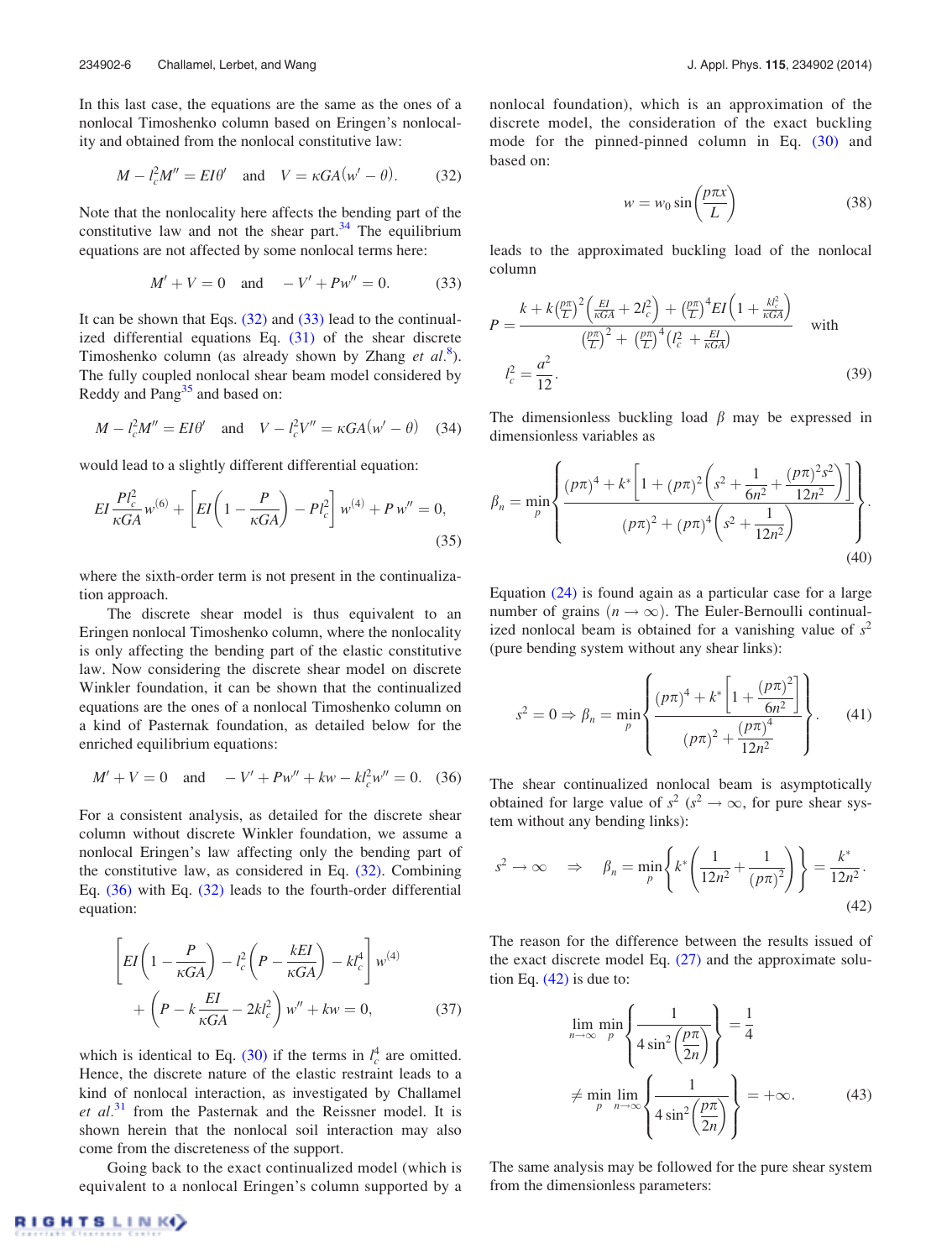<span id="page-7-0"></span>
$$
\hat{\beta} = \frac{P}{\kappa GA} = \beta s^2, \ \hat{k}^* = \frac{kL^2}{\kappa GA} = k^* s^2 \text{ and } s^2 = \frac{EI}{\kappa GAL^2}.
$$
\n(44)

With these normalized shear parameters, the dimensionless buckling load associated with the continualized nonlocal model, is equal to:

$$
\hat{\beta}_n = \min_{p} \left\{ \frac{(p\pi)^4 s^2 + \hat{k}^* \left[ 1 + (p\pi)^2 \left( s^2 + \frac{1}{6n^2} + \frac{(p\pi)^2 s^2}{12n^2} \right) \right]}{(p\pi)^2 + (p\pi)^4 \left( s^2 + \frac{1}{12n^2} \right)} \right\}.
$$
\n(45)

The shear continualized nonlocal beam is asymptotically obtained for large value of  $s^2$  ( $s^2 \rightarrow \infty$ , for pure shear system without any bending links):

$$
s^{2} \to \infty \Rightarrow \hat{\beta}_{n} = \min_{p} \left\{ 1 + \hat{k}^{*} \left( \frac{1}{12n^{2}} + \frac{1}{(p\pi)^{2}} \right) \right\}
$$
  
=  $1 + \frac{\hat{k}^{*}}{12n^{2}},$  (46)

whereas the exact discrete system

$$
\hat{\beta}_{shear} = \min_{p} \left\{ 1 + \frac{\hat{k}^*}{4n^2 \sin^2(\frac{p\pi}{2n})} \right\} = 1 + \frac{\hat{k}^*}{4n^2}.
$$
 (47)

This comparison between the discrete solution computed from Eq.  $(20)$  and the nonlocal approach given by Eq.  $(40)$  is shown in Figures 5 and 6. The nonlocal approach appears to be particularly efficient as a continuous approximation of the exact discrete solution and is specifically relevant for low values of stiffness modulus (confinement value). The discrepancy between the approximated nonlocal approach and the exact discrete solution increases with the stiffness of the interaction modulus k.



FIG. 5. Effect of number of grains *n* on dimensionless buckling load  $\beta$  of shear granular column;  $n = 6$ ; Comparison between exact discrete solution and nonlocal solution;  $s^2 = 0$  (no shear interaction).



FIG. 6. Effect of number of grains *n* on dimensionless buckling load  $\beta$  of shear granular column;  $n = 6$ ; Comparison between exact discrete solution and nonlocal solution;  $s^2 = 0.01$  (with shear interaction).

#### IV. CONCLUSIONS

This paper investigates the macroscopic behaviour of an axially loaded discrete granular system from a stability perspective. The granular system comprises uniform grains that are elastically connected with some bending and shear interactions and confined by some elastic supports. It is shown that this Cosserat chain model is exactly equivalent to the finite difference formulation of a shear deformable Timoshenko column with a Winkler foundation. The buckling of the discrete column with pinned ends is first analytically investigated through the resolution of a finite difference equation. It is shown for the pure shear system that the discrete granular column may buckle, whereas the continuous one cannot in the sense that the pure shear continuous system is unstable. This is a specific behaviour of the finite size structural system, which cannot be captured with a local continuous model.

The solution is compared to a nonlocal approach derived by continualizing the discrete problem. The approximated Timoshenko nonlocal approach appears to be efficient with respect to the reference lattice problem and highlights some specific scale effects. This scale effect is related to the grain size with respect to the total length of the Cosserat chain. Finally, the key role played by the shear interaction in the instabilities of granular structural system is revealed, especially when the bending interaction can be neglected. In the future, some more complex grain arrangements will be considered for a better understanding of the different kinds of behaviour that may appear in the instability of granular patterns.

#### ACKNOWLEDGMENTS

The authors thank F. Nicot and F. Darve for having pointed out the possible analysis of granular instabilities within elastic buckling theory.

<sup>&</sup>lt;sup>1</sup>F. Nicot and F. Darve, <u>[Mech. Mater.](http://dx.doi.org/10.1016/j.mechmat.2011.07.006)</u> 43, 918 (2011).

<sup>&</sup>lt;sup>2</sup>A. Tordesillas and M. Muthuswamy, [J. Mech. Phys. Solids](http://dx.doi.org/10.1016/j.jmps.2009.01.005) 57, 706 (2009).